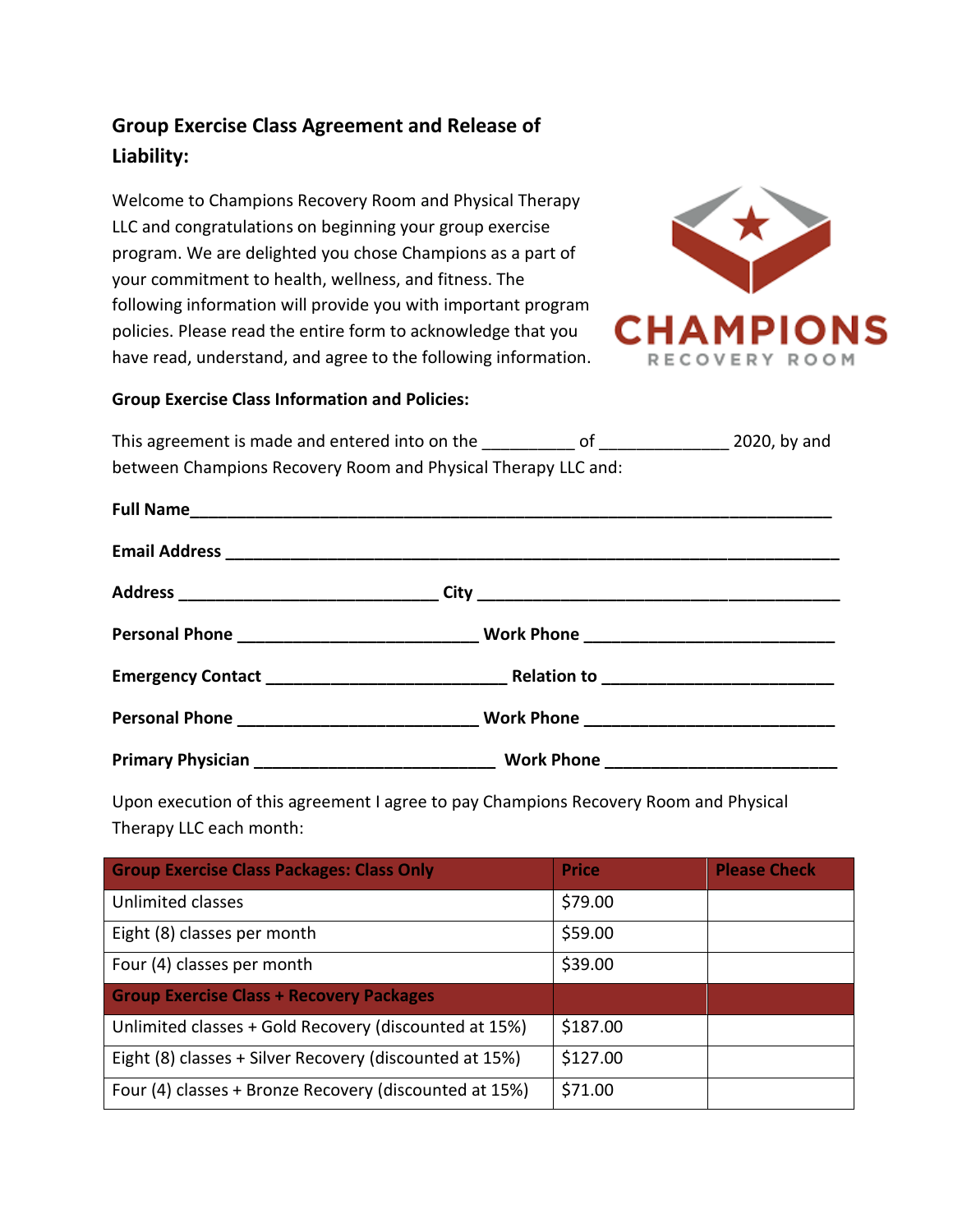**Payment:** I understand this agreement is on a month-to-month basis until the client, or Champions Recovery Room and Physical Therapy LLC, cancel the group exercise class agreement. I further understand I have chosen the above level package price and agreement.

Upon execution of this agreement, I agree to pay Champions Recovery Room and Physical Therapy LLC the amount as stated above. I understand this agreement will commence on the date signed to this agreement and every month thereafter on that same day of the month. I understand by purchasing a group exercise class only option, there is no registration or enrollment fees to initiate the agreement, but if I choose to purchase a group exercise class + recovery package there will be a one-time enrollment fee of sixty dollars (\$60). This fee will be used for program set up, introduction to the recovery room equipment, initial injury screen/consultation.

I understand that if I choose to attend more classes than my chosen package has allowed during any one month, I will be charged the current drop-in rate (\$8) for the extra class(es). I may also choose to change my level to allow for more classes at any time.

**Transfers and Cancellations:** I understand my group exercise class agreement is nontransferable and unused classes WILL NOT carry over to the next month. I acknowledge that this group exercise class agreement is automatically renewed on a month-to-month basis and processed monthly on the date signed to this agreement. I understand I may cancel this agreement at any time. There will be a non-refundable fee of twenty (\$20) for any cancellation. EXCEPT if the undersigned has moved more than thirty (30) miles from Champions Recovery Room and Physical Therapy LLC or there is a medical disability and/or injury. In such cases, the \$20 cancellation fee will be waived by Champions Recovery Room and Physical Therapy LLC.

Cancellation requests can be sent by mail to:

Champions Recovery Room and Physical Therapy LLC 3030 100th St. Urbandale, Iowa 50322

or via email to:

Angie@championsrecoveryroom.com

**Late Fees and Charges:** I understand my account will be charged each month on the date signed to this agreement and for the price of the package I chose from above. I choose to not use auto-debit, and pay by cash or check each month, I understand I will be charged a ten dollar (\$10) late fee for each day my payment is late. I understand that if I my card is rejected on the date I am set to renew my membership, Champions Recovery Room and Physical Therapy LLC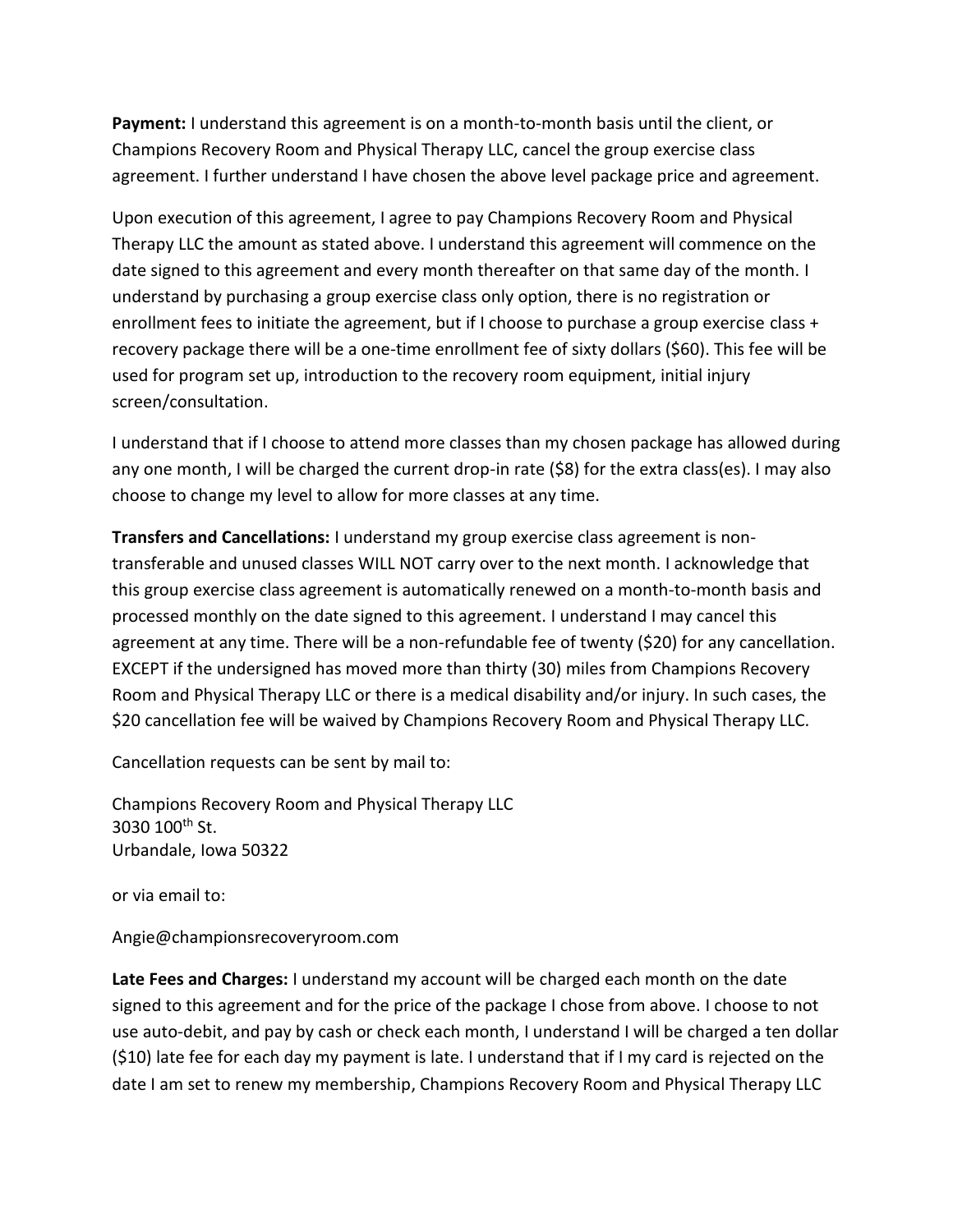will notify me. It is my responsibility to return their call or email, if I fail to do so there will be a twenty five dollar (\$25) card rejection fee.

**Use of Facilities:** In return for my monthly class payment, I understand I may attend as many classes as I like according to the package I have selected. I understand Champions Recovery Room and Physical Therapy LLC is not a 24/7 gym facility, therefore I am only allowed to use the facility, and equipment, during scheduled group exercise classes and/or scheduled recovery room sessions. I understand I will be given a monthly group exercise punch card and it is my responsibility to bring this to class each time I come so Champions Recovery Room and Physical Therapy LLC can keep track of my use of the facilities.

**Description of Potential Risk:** I understand the risk of injury associated with any physical activity and/or an exercise program including group exercise classes. Participation in group exercises classes may lead to strains, pain, and injury if warm up, gradual progression, and safety procedures are not followed as set forth by the group exercise instructor. I understand that the group exercise instructor, or Champions Recovery Room and Physical Therapy LLC, will not be liable for any damages arising from personal injuries sustained by, while, and during, the group exercise classes. I assume full responsibility for any injuries or damages which may occur during the group exercise classes.

**Stopping Exercise:** I understand that I may refuse exercise, or stop exercise, for any reason. Although the group exercise instructor observes the class participants for signs of unusual fatigue or discomfort, these observations do not always indicate abnormal discomfort. It is my responsibility to notify the group fitness instructor of any discomfort or pain arising from or during exercise. I am responsible for informing the trainer of any and all other known limitations I have, or experiences, so that the group exercise instructor may accommodate me and substitute other exercises.

**Release of Liability:** I hereby waive for myself and heirs, any and all rights for damages, losses, or injuries I suffer while participating in, or as a result of any group exercise classes or using any equipment and/or the facility at Champions Recovery Room and Physical LLC. I fully realize and am aware of the risks involved with any fitness program which involves physical exercise and activities. I understand risks are heightened if:

- A medical doctor has not first determined that I am physically fit to participate
- I participate in exercise/fitness activities or use equipment and/or facilities without first being instructed by Champions Recovery Room and Physical Therapy LLC staff in the correct way to participate in the activities or use of the equipment and/or facilities